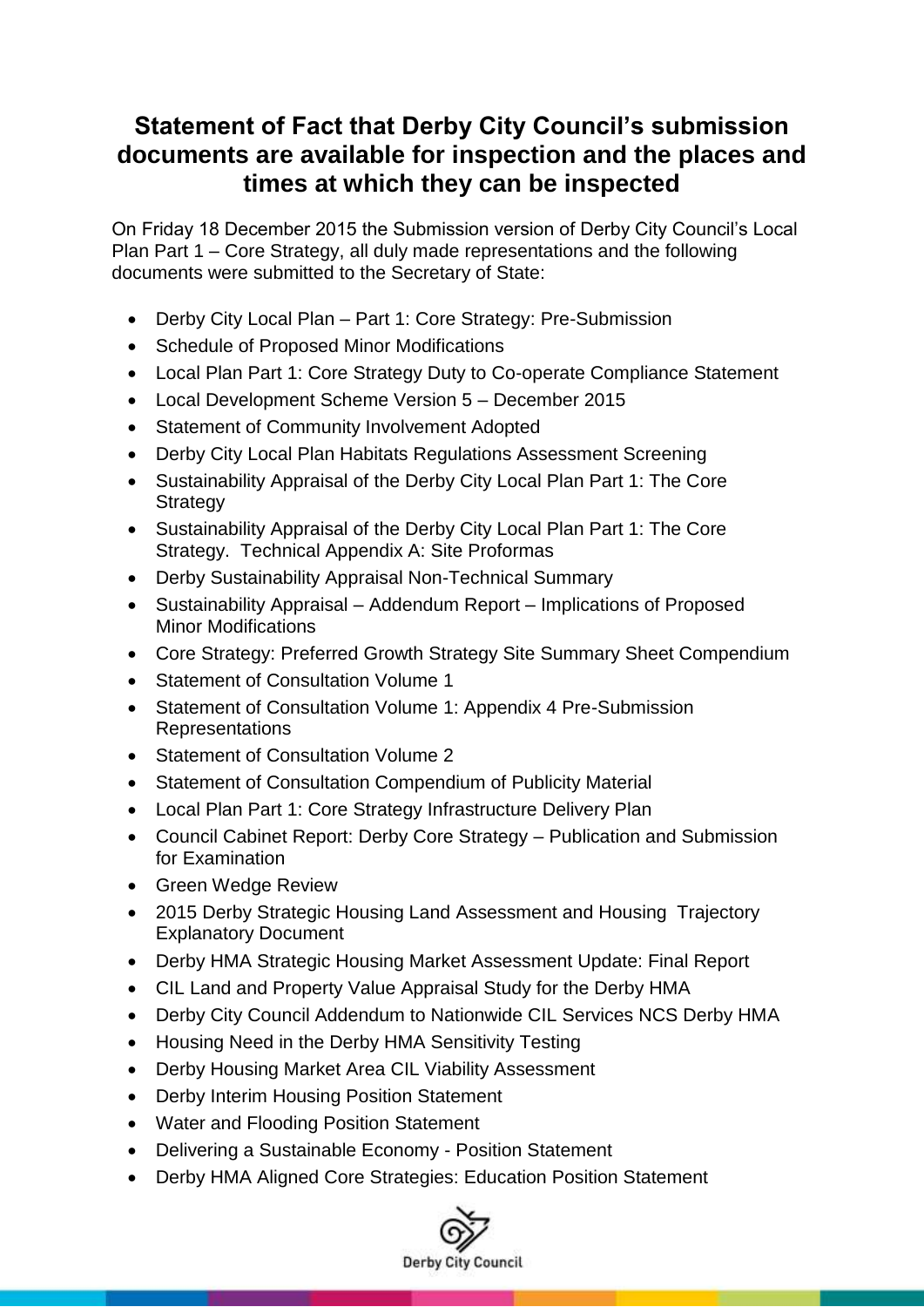- Local Plan Part 1: Core Strategy Schedule of Modifications
- Local Plan Part 1: Core Strategy Proposed Changes to Proposals Map
- Derby City Local Plan Part 1: Draft Core Strategy
- LDF: Core Strategy. Preferred Growth Strategy
- Derby Housing Market Area Options for Housing Growth
- Parking Policies Consultation
- Out-of-Centre Retail Policy Consultation
- Open Space Policy Consultation
- Your Neighbourhood. Townscape Character Assessment Abbey Ward
- Your Neighbourhood. Townscape Character Assessment Allestree Ward
- Your Neighbourhood. Townscape Character Assessment Alvaston Ward
- Your Neighbourhood. Townscape Character Assessment Arboretum Ward
- Your Neighbourhood. Townscape Character Assessment Blagreaves Ward
- Your Neighbourhood. Townscape Character Assessment Boulton Ward
- Your Neighbourhood. Townscape Character Assessment Chaddesden Ward
- Your Neighbourhood. Townscape Character Assessment Chellaston Ward
- Your Neighbourhood. Townscape Character Assessment Darley Ward
- Your Neighbourhood. Townscape Character Assessment Derwent Ward
- Your Neighbourhood. Townscape Character Assessment Littleover Ward
- Your Neighbourhood. Townscape Character Assessment Mackworth Ward
- Your Neighbourhood. Townscape Character Assessment Mickleover Ward
- Your Neighbourhood. Townscape Character Assessment Normanton Ward
- Your Neighbourhood. Townscape Character Assessment Oakwood Ward
- Your Neighbourhood. Townscape Character Assessment Sinfin Ward
- Your Neighbourhood. Townscape Character Assessment Spondon Ward
- Core Strategy Options Paper
- Core Strategy Issues and Ideas Paper
- Derby 2015 SHLAA site List (excluding planning permissions)
- Derby 2015 Strategic Housing Land Availability Site Assessments Sheets
- Derby 2015 Strategic Housing Land Availability Site Maps
- Derby 2015 Strategic Housing Land Availability Sites Overview Map (sites with capacity for 10 or more dwellings)
- 2015 Derby Strategic Housing Land Availability Assessment and Housing **Trajectory**
- Derby 2015 SHLAA Site List
- Derby 2015 Strategic Housing Land Availability Site Assessment Sheets
- Derby 2015 Strategic Housing Land Availability Site Maps
- Derby HMA Housing Requirements Study

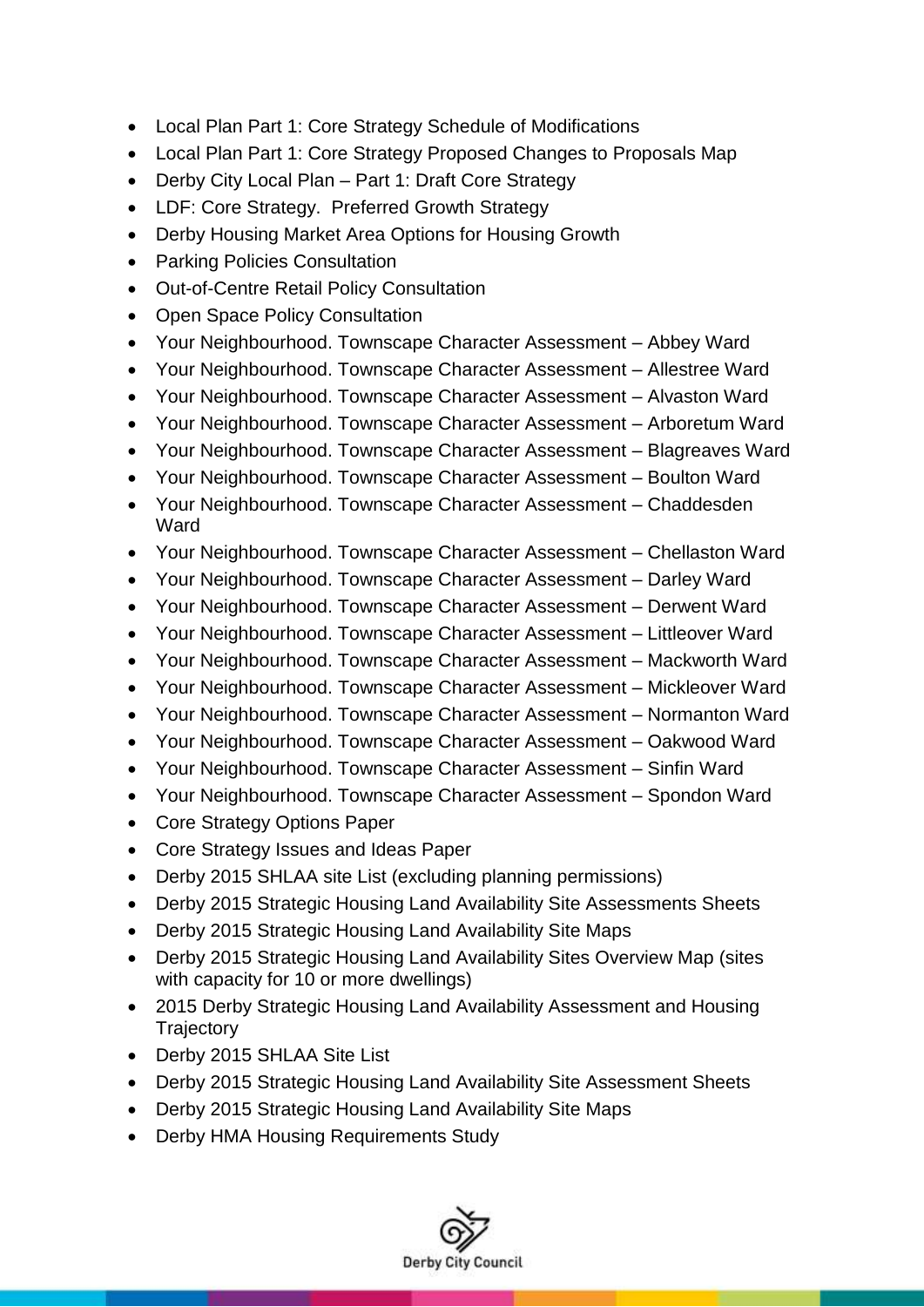- Derby HMA Housing Requirements Study. Appendix: Detailed Demographic **Modelling**
- Derby HMA Strategic Site Options Study: Final Report
- Derby HMA Strategic Site Options Study: Appendices 1 to 5
- Derby HMA Strategic Site Options Study: Site Assessments (within Derby)
- Brownfield Housing Land Regeneration Strategy
- Derby HMA Strategic Viability Assessment: Final Report
- Review of Objectively Assessed Housing Need in light of 2012-based Subnational population projections: Final Report
- Derbyshire Gypsy and Traveller Accommodation Assessment
- Derby, Derbyshire, Peak District National Park Authority and East Staffordshire Gypsy and Traveller Accommodation Assessment 2014
- Derby Housing Market Area Potential Core Strategy Sites: Non-Technical Summary and Position Statement
- Supplementary Planning Document for Rykneld Road
- Supplementary Planning Document for the Manor Kingsway Hospital Site
- Derby City Council City Centre Eastern Fringes Area Action Plan Preferred Options Document
- Derby HMA Employment Land Review
- Derby HMA Employment Land Review: Forecasts Update
- Derby Retail and Leisure Study Volume 1 Man Report
- Derby Retail and Leisure Study Appendix 4: Review of Retail & Leisure Market Trends
- Retail Capacity Partial Update
- [Derwent Valley Mills World Heritage Inscription](http://whc.unesco.org/en/list/1030/)
- Derwent Valley Mills World Heritage Site Management Plan 2017-2019
- Darley Abbey Mills and Stables Strategy Document
- Lowland Derbyshire Biodiversity Action Plan 2011 to 2020
- Technical Assessment of the Derby Principal Urban Area Green Belt Purposes
- Nottingham-Derby Green Belt Review
- 6C's Green Infrastructure Strategy
- Derby City Council: PPG17 Study
- Draft City of Derby Outdoor Sports Strategy 2013 2018
- A Biodiversity Strategy for the East Midlands
- Revised Derby Nature Conservation Strategy
- The Natural Environment White Paper The Natural Choice Securing the Value of Nature
- Cleaner, Greener Energy Study: Report 1 LDF Evidence Base
- Strategic Flood Risk Assessment for the City of Derby: Level 1 Report
- Derby City Strategic Flood Risk Assessment: North Riverside, Castleward